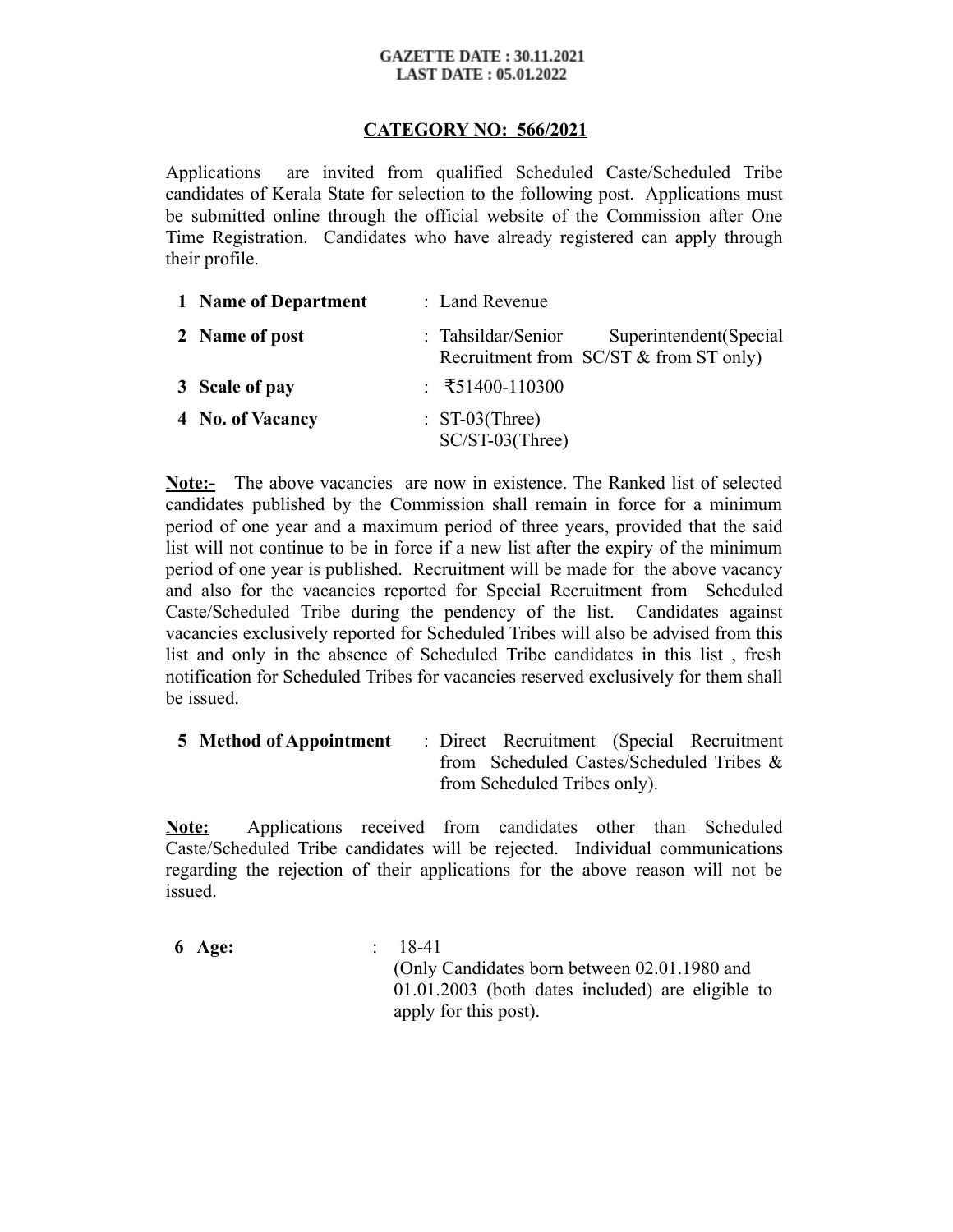**Note:-** In the absence of qualified candidates within the age limit the upper age limit shall be relaxed up to 50years. But in no case the maximum age limit shall exceed 50 (Fifty ) years.

## **7 Qualifications:**

Graduation in any subject from a UGC recognised University or National Institute established by Govt. of India or Institute established by the Govt. Of Kerala.

## **Note:**-

1)Rule 10 (a) (ii) of Part II KS&SSR is applicable for this selection.

 2) Those candidates who have claimed equivalency for qualifications should produce the Government order proving the same at the time of certificate verification in order to consider as equivalent.

 3) If the caste of candidates is wrongly mentioned in their SSLC book, they should claim their original caste in their applications and should produce community certificate issued from concerned revenue authority and the Gazette Notification for the same at the time of certificate Verification.

#### **8. Training :**

Every person appointed as Tahalsidar shall undergo Magisterial training for a period of eight weeks(Six weeks in the police Department and two weeks in the Judicial Department) before declaration of completion of his probation successfully.

#### **9.Probation :**

Every person appointed under these rules, shall from the date of his/her joining training for the post,be on probation for a total period of 2years on duty within a continuous period of 3 years.

#### **10. Tests to be qualified within the probation period :**

Every person appointed under these rules shall within the prescribed period of probation pass the following departmental tests,if he/she has not already passed the same: a)Criminal Judicial Test(Any person who possesses Graduation in Law is exempted from passing the test) b)Account Test (Lower) c)Revenue Test d)Survey Test (Higher)(Chain Survey-Practical Test)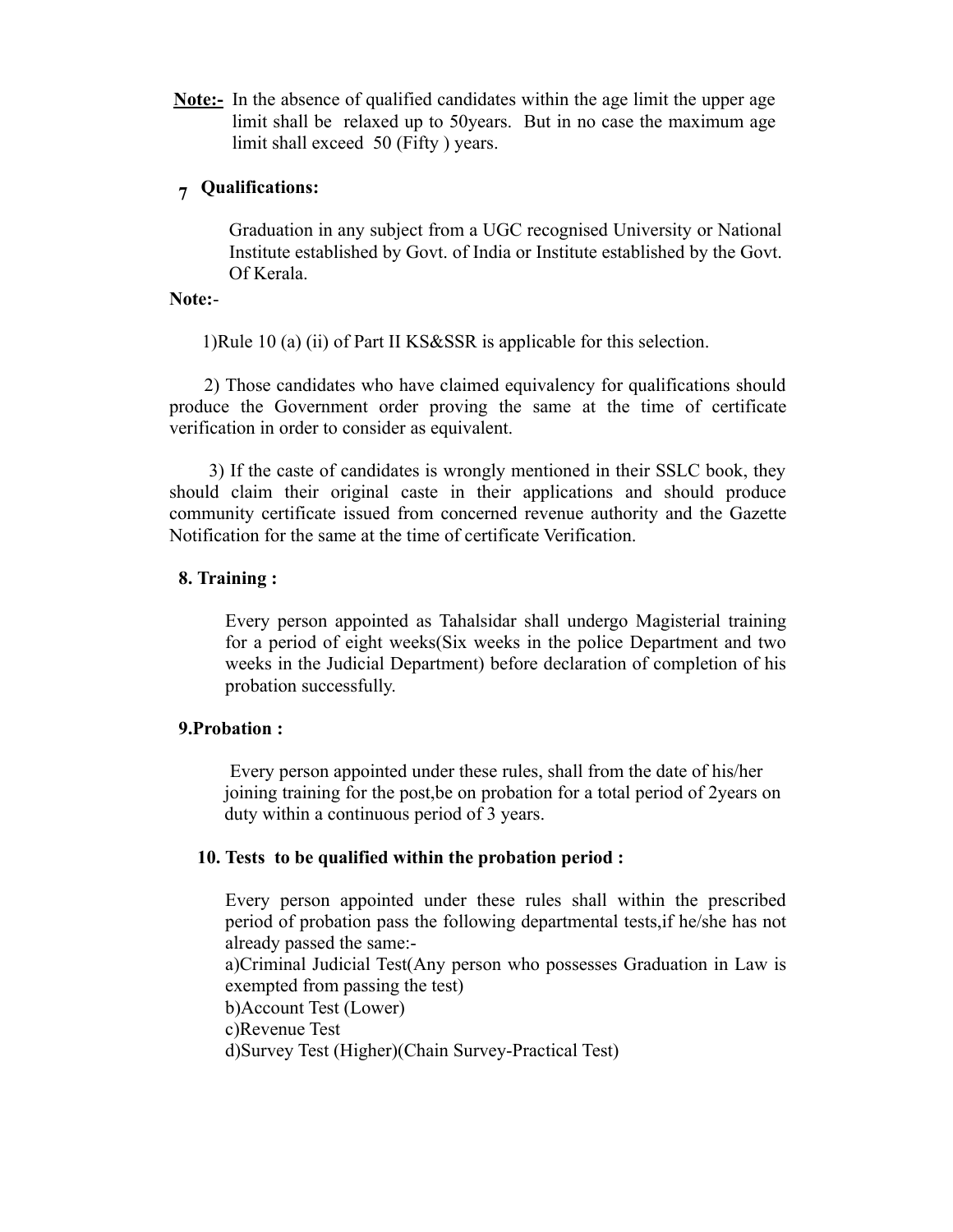#### **11. Mode of Submitting application:**

 **(a)** Candidates must register as per "ONE TIME REGISTRATION" system on the official Website of Kerala Public Service Commission ['www.keralapsc.gov.in'](http://www.keralapsc.gov.in/) before applying for the post. Candidates who have registered can apply by logging on to their profile using their User-ID and password. Candidates must click on the 'Apply Now' button of the respective posts in the Notification Link to apply for the post. The Photograph uploaded should be the one taken after 31.12.2011. Name of the candidate and the date of taking photograph should be printed at the

bottom portion. The photograph once uploaded meeting all requirements shall be valid for 10 years from the date of uploading. There is no change in other instructions regarding the uploading of photographs. No application fee is required. Candidates are responsible for the correctness of the personal information and secrecy of password. Before the final submission of the application on the profile, candidates must ensure correctness of the information on their profile. They must quote User-ID for further communication with the Commission. Application submitted is provisional and cannot be deleted or altered after submission. Candidates are advised to keep a printout or soft copy of the online application for future reference. Candidates can take the printout of the application by clicking on the link 'My applications' in their profile. All correspondences with the Commission,regarding the application should be accompanied with the print out of the application. The applications will be summarily rejected if noncompliance with the notification is found in due course of processing. Original documents to prove qualification, Experience, Community,Age etc. have to be produced as and when called for.

**(b)**Those who have Aadhaar Card should add Aadhaar Card as ID Proof in their profile.

**(c)** If written/OMR/Online Test is conducted as part of this selection, candidates shall submit a confirmation for writing the examination through their One Time Registration profile. Such candidates alone can generate and download the Admission Tickets in the last 15 days till the date of Test. The applications of candidates who do not submit confirmation within the stipulated period, will be rejected absolutely. The periods regarding the submission of confirmation and the availability of Admission Tickets will be published in the Examination Calendar itself. Information in this regard will be given to the candidates in their respective profiles and in the mobile phone number registered in it.

 **(d)** Appropriate disciplinary action as per KPSC Rules of Procedure (1976) Rule 22 shall be initiated against those candidates who submit applications with bogus claims of qualification regarding education, experience etc. and submit confirmation for writing the examination, irrespective of whether they are present or absent for the examination.